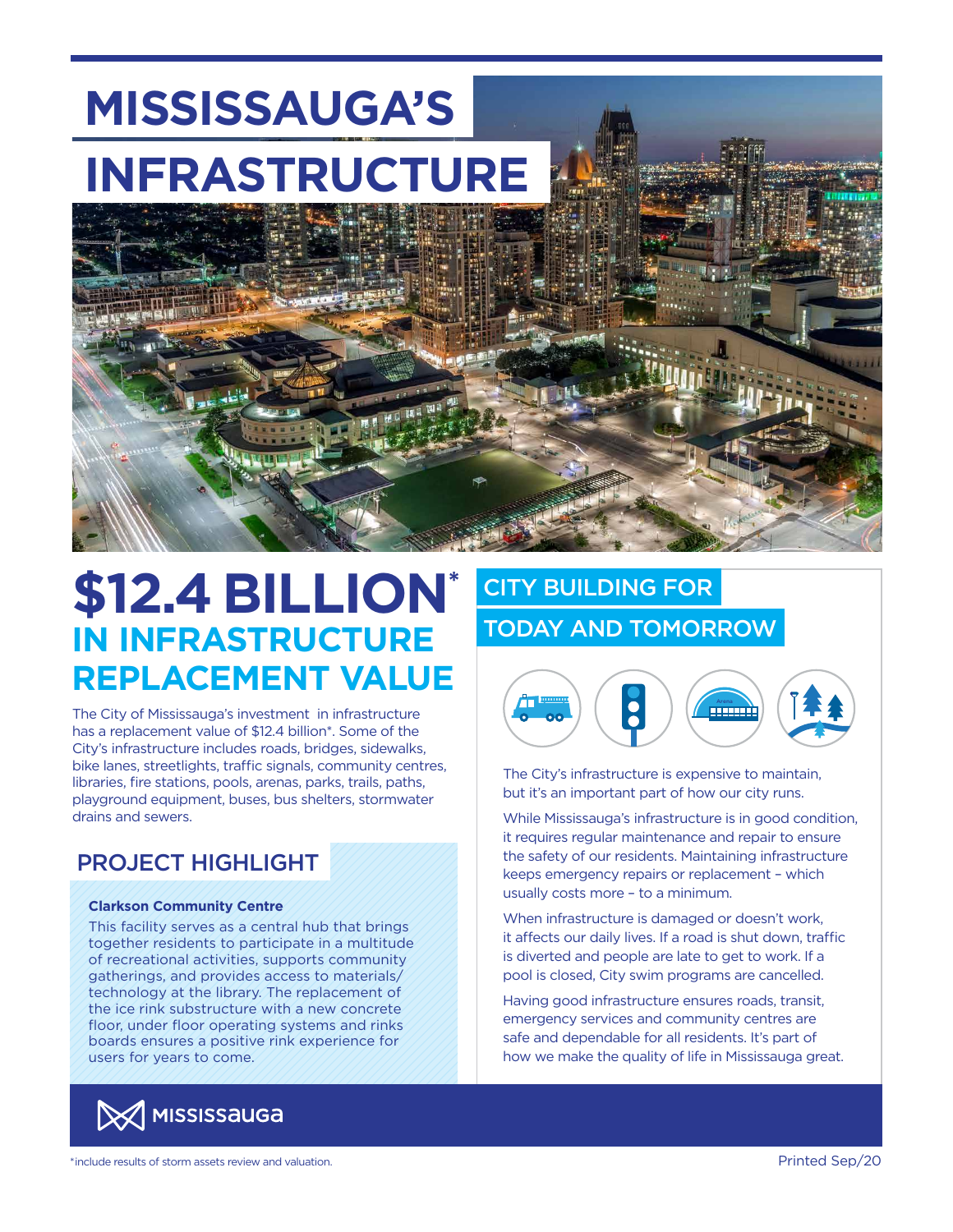694 VEHICLES 43 FIRE TRUCKS 52 SMALL & SPECIALTY VEHICLES FOR FIRE

264 ROAD STRUCTURES 144 PEDESTRIAN **STRUCTURES** 

5,682 LANE KM OF ROADS 58 KM OF NOISE BARRIERS 24 MUNICIPAL PARKING LOTS (EXCL. TRANSIT)

--- 500 BUSES 3,402 MIWAY BUS STOPS 12 COMMUNITY **CENTRES** 18 LIBRARIES 22 FIRE STATIONS 1 FIRE TRAINING **CENTRE** 

--- 564 SIGNALIZED INTERSECTIONS 47,190 STREET LIGHTS (CITY OWNED)

COMPUTER HARDWARE COMPUTER SOFTWARE FURNITURE MAJOR OPERATING EQUIPMENT

MEDIUM OPERATING EQUIPMENT

2 THEATRES 3 MUSEUMS 1 CULTURAL HUB

--- 1,911 KM OF (CITY OWNED) STORMWATER PIPES 52,401 CATCH BASINS 27,782 MAINTENANCE HOLES 80 STORMWATER MANAGEMENT FACILITIES 150 KM OF WATERCOURSES (CITY OWNED)

375 KM OF MULTI-USE TRAILS, BIKE LANES & SIGNED BIKE ROUTES 198 KM OF PARK TRAILS 2,417 KM OF SIDEWALKS 265 PLAYGROUNDS 18 POOLS 373 SPORTS FIELDS